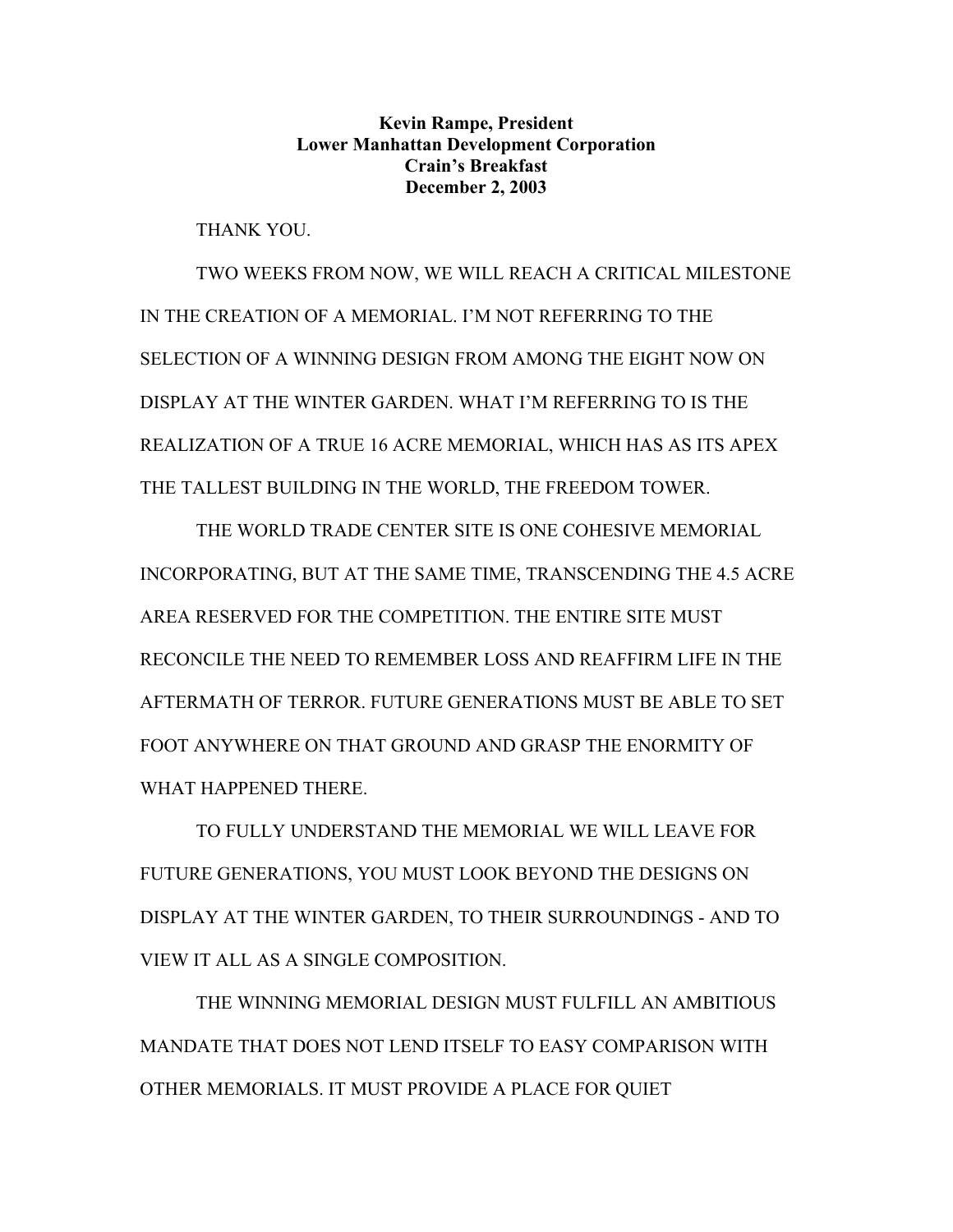CONTEMPLATION IN THE MIDST OF AN URBAN SETTING. IT MUST RECALL THE LOSS OF SO MANY INDIVIDUALS AND EVOKE THE LOSS OF THE TWIN TOWERS. AND IT MUST NOT ONLY PROVIDE A PLACE TO REMEMBER THOSE WHO DIED, BUT A FINAL RESTING PLACE FOR THOSE UNKNOWN BUT NOT FORGOTTEN.

NO MEMORIAL ALONE COULD COMPLETELY CAPTURE THE TRUE MAGNITUDE OF THE LOSS WE ENDURED, OR CONVEY THE FULL MEASURE OF HEROISM WE WITNESSED. TO DO SO, WE MUST BUILD A MUSEUM TO ACCOMPANY THE MEMORIAL. IT WILL TELL OUR CHILDREN THE STORIES OF LIVES CUT SHORT, OF THE GREATEST RESCUE EFFORT IN HISTORY, OF OUR TWIN BEACONS OF WORLD COMMERCE, AND HOW TERRORISTS DESTROYED THEM. AND, IT WILL TELL OUR CHILDREN'S CHILDREN ABOUT THE ORIGINS OF A WAR WE CANNOT POSSIBLY COMPREHEND WITHOUT THE HISTORICAL PERSPECTIVE THAT TIME ALONE CAN PROVIDE.

TO THE NORTH OF THE MEMORIAL WILL RISE THE TALLEST BUILDING IN THE WORLD, THE FREEDOM TOWER. DURING THE WEEK OF DECEMBER 15TH, DAVID CHILDS AND DANIEL LIBESKIND WILL ANNOUNCE THEIR DESIGN. WHATEVER GENIUS THEY PRODUCE, THE FREEDOM TOWER WILL RECLAIM THE SKYLINE WITH A PROUD NEW SYMBOL OF OUR NATION'S RESILIENCE AND A MONUMENT TO OUR TWO LOST ICONS.

TO THE EAST OF THE FREEDOM TOWER WILL RISE A PERFORMING ARTS CENTER AS THE CORNERSTONE OF A NEW CULTURAL CENTER, THE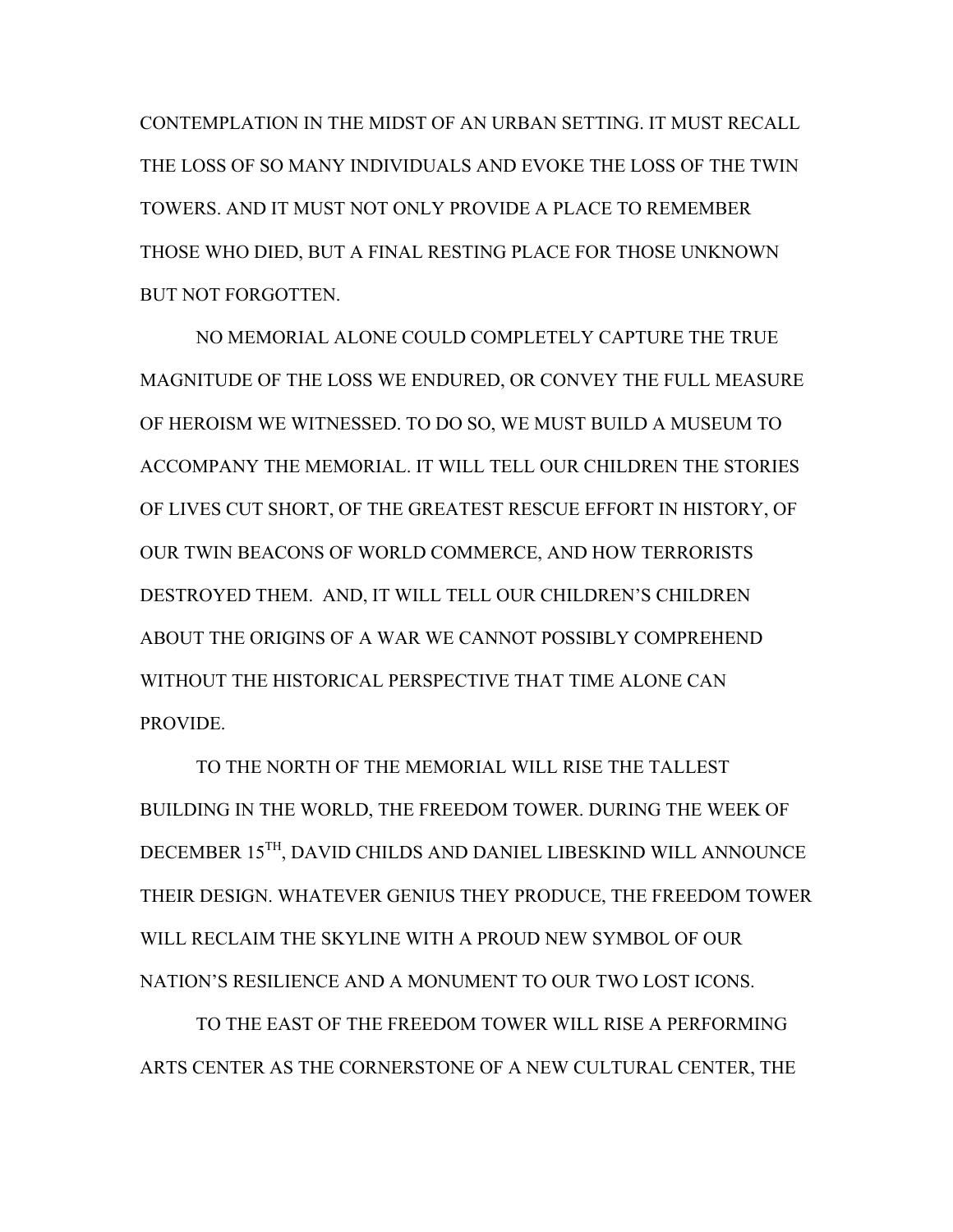TRIUMPH OF CIVILIZATION OVER TERROR. ALONG CHURCH STREET, SANTIAGO CALATRAVA WILL CREATE A GRAND GATEWAY TO LOWER MANHATTAN THAT WILL STAND AS A REAFFIRMATION OF LIFE, WELCOMING TENS OF THOUSANDS OF COMMUTERS EACH DAY.

WHEN A WINNING DESIGN FOR THE MEMORIAL IS SELECTED, ALL OF THE ELEMENTS FOR THE SITE WILL BE CHARTED. BUT WE MUST THEN MEET A NEW CHALLENGE: ENSURING THAT THE ELEMENTS ARE REALIZED. AS FOR THE MEMORIAL AND MUSEUM, A PRIVATE FOUNDATION HAS BEEN ESTABLISHED THAT WILL BEGIN OPERATION IN JANUARY. THE FOUNDATION WILL RAISE THE MONEY TO FUND THE MEMORIAL, SEE TO ITS CREATION, AND ENSURE ITS LONG-TERM PRESERVATION.

WE MUST ALSO ENSURE THE REALIZATION OF OUR VISION FOR THE ENTIRE SITE. IN FACT, PERHAPS THE GREATEST MEMORIAL WE CAN CREATE IS A LIVING MEMORIAL, REFLECTING OUR DETERMINATION TO REBUILD LOWER MANHATTAN INTO A 21<sup>ST</sup> CENTURY BUSINESS DISTRICT.

THE REALIZATION OF THE SITE PLAN WILL CREATE THAT LIVING MEMORIAL, ENSURING THAT LOWER MANHATTAN RETAINS ITS ROLE AS THE FINANCIAL CAPITAL OF THE WORLD AND FUELING OUR RESURGENCE. JUST AS SEPTEMBER 11<sup>TH</sup> AFFECTED OUR ENTIRE REGION, REBUILDING THE SITE WILL UNLEASH A FLOOD OF ECONOMIC ACTIVITY.

AS GOVERNOR PATAKI ANNOUNCED IN HIS OCTOBER SPEECH, BETWEEN NOW AND THE END OF CONSTRUCTION IN 2015, BUILDING OUT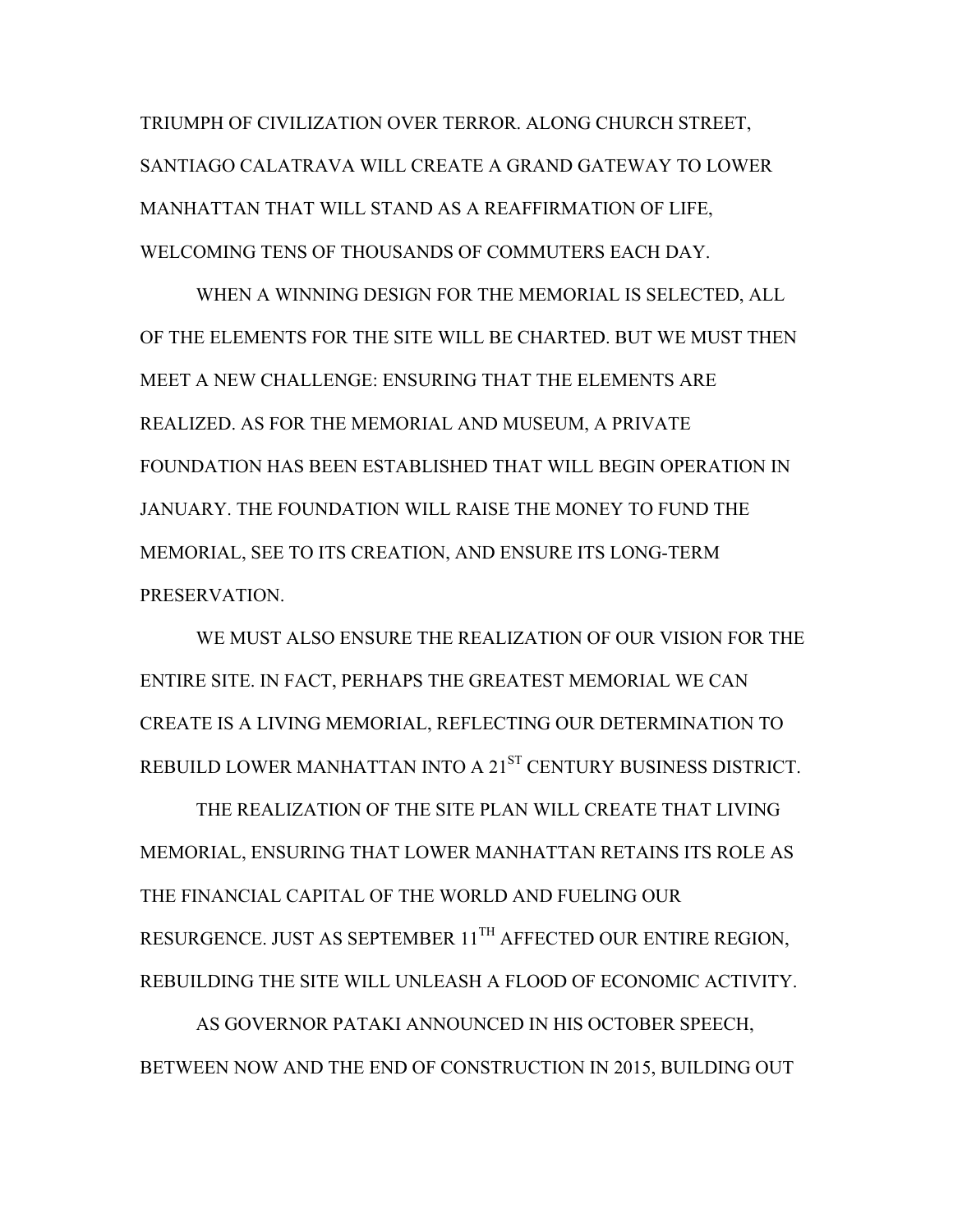THE SITE PLAN WILL GENERATE AN AVERAGE OF 8,000 FULL-TIME JOBS A YEAR IN NEW YORK CITY ALONE.

ONCE THE SITE IS BUILT OUT IN 2015, IT WILL GENERATE APPROXIMATELY 90,000 FULL TIME JOBS STATEWIDE – 42,000 ON THE SITE, APPROXIMATELY THE SAME NUMBER OF JOBS ON THE SITE PRIOR TO THE ATTACKS.

BUT EVEN AS WE REMAIN TRUE TO OUR PLAN FOR THE SITE, WE MUST STRIKE A BALANCE - ENCOURAGING THE FINEST ARCHITECTS TO SHAPE IT WITH THEIR OWN DISTINCT STYLE. TODAY, I'M PLEASED TO ANNOUNCE THAT NEW YORK NEW VISIONS AND OTHER PROFESSIONALS FROM VARIOUS DISCIPLINES WILL HELP US STRIKE THAT BALANCE, BY WORKING WITH THE LMDC AND THE PORT AUTHORITY TO REFINE THE COMMERCIAL DESIGN GUIDELINES.

\*\*\*

ALTHOUGH A LOT OF WORK REMAINS, THE GAINS ARE UNMISTAKABLE, THE PROGRESS, IRREVERSIBLE. NO ONE EXPECTED LOWER MANHATTAN TO MAKE SUCH GREAT STRIDES IN SUCH A SHORT PERIOD OF TIME, BUT WE DID IT - TOGETHER – THE FAMILIES, THE RESIDENTS, THE BUSINESS COMMUNITY, THE CIVICS, ALL GUIDED BY THE TREMENDOUS LEADERSHIP OF GOVERNOR PATAKI, MAYOR BLOOMBERG AND CHAIRMAN WHITEHEAD. THERE ARE MANY REASONS FOR OUR SUCCESS, BUT CHIEF AMONG THEM IS OUR COMMON PURSUIT OF A BETTER LOWER MANHATTAN.